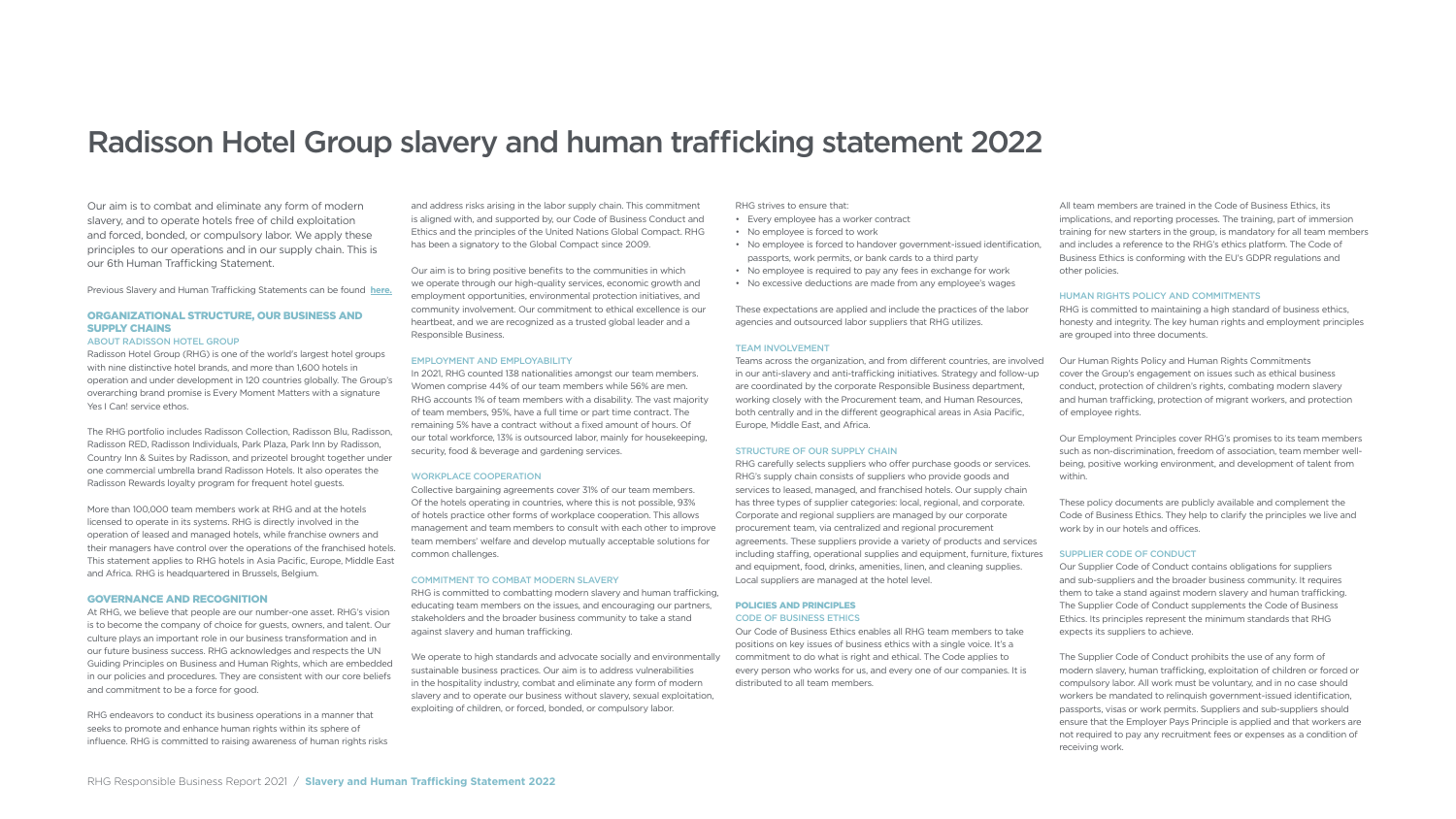The Supplier Code of Conduct is signed by all suppliers at the corporate and regional levels and becomes a part of the supplier agreement, included in the digital repository module for contract management in the procurement system. The Supplier Code of Conduct is conforming with GDPR and other policies. This process is monitored by the corporate procurement team.

Local hotel suppliers are required to follow the RHG Supplier Code of Conduct. However, we do not actively register which suppliers have signed at the local level.

#### RESPONSIBLE BUSINESS POLICY

Our ambitious and award-winning Responsible Business program dates to 2001. The Responsible Business policy covers compliance with all applicable legislation regarding labor, health and safety, human rights, and the environment. It requires us to operate without slavery, exploitation of people, or forced, bonded, or compulsory labor. The policy strives to follow best practices in each of these areas.

# DUE DILIGENCE PROCESSES

# AUDITS

Every hotel undergoes an internal audit every second year. Elements of the audit include control of background checks for all positions that handle cash as a part of their role, or other sensitive positions. The background check must be done by an external company. Other elements are checked including supplier contract approval, work permits for team members from outsourced companies, reference checks on other partners of suppliers, and background checks on outsourced team members in Accounting & Finance, Human Resources, Security, IT, Front Office, and Food & Beverage. An outsourced company cannot sub-contract any activities delivered to the hotel without written approval from RHG. In 2021, 29% of our managed and leased hotels<sup>1</sup> have been audited.

#### RESPONSIBLE RECRUITMENT

Hotels aim to apply responsible recruitment practices when recruiting outsourced team members and 70% of hotels undertake background checks on recruitment agencies. To mitigate the risk of modern slavery and human trafficking, RHG uses the responsible recruitment framework. The framework for our hotels includes the use of a toolkit, which support our recruitment practices.

#### RESPONSIBLE RECRUITMENT TOOLKIT

The responsible recruitment toolkit provides guidance on how to prevent modern slavery, promote ethical recruitment practices and details of how to engage with recruits and team members using worker interviews, how to increase awareness of modern slavery amongst team members, how to approach a recruitment agency, and what due diligence to conduct.

The toolkit also supports hotel management teams in their efforts to prevent modern slavery, especially with outsourced labor. The toolkit has been rolled out to all geographic areas in Asia Pacific, Europe, the Middle East, and Africa. In 2021, 59% of our hotels actively used the toolkit. A specific training module on how to use the toolkit has been included in the Leading Responsible Business training for all Head of Departments and General Managers. In 2021, the RHG responsible recruitment toolkit was reviewed by the UN International Organization of Migration (IOM) and recommendations have been implemented.

#### SELF-ASSESSMENT QUESTIONNAIRE

An element of the toolkit is the hotel self-assessment questionnaire (SAQ). RHG has created this assessment tool with specialized human rights consultancy Verité. The SAQ allows our hotels to identify potential gaps and vulnerabilities in the recruitment processes. The SAQ is designed to gather information on risks of forced labor and human trafficking that hotels may be facing, and ultimately to help hotels and its third-party intermediaries to detect, remediate, and mitigate risks of labor abuse. It assesses the risk of forced labor or human trafficking in the business processes of third-party intermediaries which provide services related to the recruitment, selection, hiring, transportation, training, and management of migrant workers.

#### MIGRANT WORKER INTERVIEWS

Another element of the toolkit is the migrant worker interviews template. This document provides a set of interview questions to use when conducting targeted migrant and foreign contract worker interviews. This tool is used to help identify possible cases of abuse or recruiter-induced human trafficking.

 $1$  EMEA

# REMEDIATION PLAN

One more developed element of the toolkit is the remediation plan. The plan provides for or cooperate in the remediation of human rights risks and abuses that may be identified during assessments. It provides the team with guidance on what actions to take when certain risks are identified, and cases of forced labor are uncovered or reported during assessments.

# ETHICS PLATFORM

A cornerstone of our Code of Business Ethics implementation is ethics. radissonhotels.com, a website run by an independent third-party organization. Team members can use this site to find information on our Code of Business Ethics and report concerns anonymously. Any team member with concerns or questions about the Code is encouraged to raise these directly with their supervisor or person of trust in the hotel or regional organization. If this is not possible, the team member can report the issue online. The site is available in eleven languages and can be utilized by all team members, outsourced team members, and agency workers. Of the 34 reports made in in 2021, none involved allegations concerning modern slavery and human trafficking.

# SUPPLY CHAIN DUE DILIGENCE

#### SUPPLY CHAIN VISIBILITY

For RHG to understand and control the business risk to our supply chain, we use a range of tools to increase supplier and supply chain visibility, from for contact with supplier to ongoing annual reviews.

RHG has overarching accountability for the standards of our supply chain, the treatment of our team members and the safety of our guests. The products, services, and activities of our suppliers may impact our reputation, affecting our level of trust with other stakeholders. It is imperative that the Group's suppliers follow the Supplier Code of Conduct and request the same from their supply chain, including third-party labor agencies. The Supplier Code of Conduct outlines the minimum standards that suppliers to the Group are expected to achieve.

In addition to compliance with the supplier agreement, we expect our suppliers to comply with the laws and regulations which apply in the countries and jurisdictions where they conduct business or deliver goods and/or services. 100% Of corporate suppliers recognized our Supplier Code of Conduct.

# TENDERING PROCESS

The first supplier engagement goes through the Request for Information (RFI) tendering process. This allows RHG to evaluate new and potential suppliers during the first phase of the tender process. The RFI contains multiple criteria, including a set of knock out criteria, allowing RHG to evaluate the supplier's financial, environmental, labor and human rights status before signing a contract.

# SUPPLIER ASSESSMENT

One of the tools RHG has been using for supplier assessment is the responsible supplier questionnaire. The questionnaire aligns with the Supplier Code of Conduct and is updated bi-annually. The questionnaire includes a rating tool to identify the supplier's level of risk management and mitigation. In 2020 the questionnaire was added to the tendering process and all awarded suppliers completed the questionnaire.

Our standard supplier contract terms include a clause requesting that suppliers complete the responsible supplier questionnaire and provide reasonable evidence of compliance with RHG's Supplier Code of Conduct on request. The provided supplier information is assessed, and non-compliance is discussed with the individual supplier accordingly.

# SUPPLIER CONTRACT

RHG is committed to, advancing the United Nations Global Compact's ten universally accepted as well as the UN Sustainable Development Goals. This is reflected in the Supplier Code of Conduct, which is attached to our standard supplier contract. The contract also refers obligations for suppliers, sub-suppliers and the broader business community including a clause against modern slavery and human trafficking.

# RISK MAPPING ANALYSIS

RHG uses a risk mapping analysis as part of our supplier due diligence to enable us to understand supplier performance. Input from the hospitality risk-rating tool was used for the analysis. The risk rating tool, created by RHG and other members of the Sustainable Hospitality Alliance, allows hotels to obtain a more complete overview of our supplier risk profile. The rating weights various criteria including geographic risk, industry, spend, volume, workforce risk, resources, impact, and likelihood of success. The framework allows RHG to prioritize its focus and to address low-level involvement of risk management with suppliers.

# Radisson Hotel Group slavery and human trafficking statement 2022